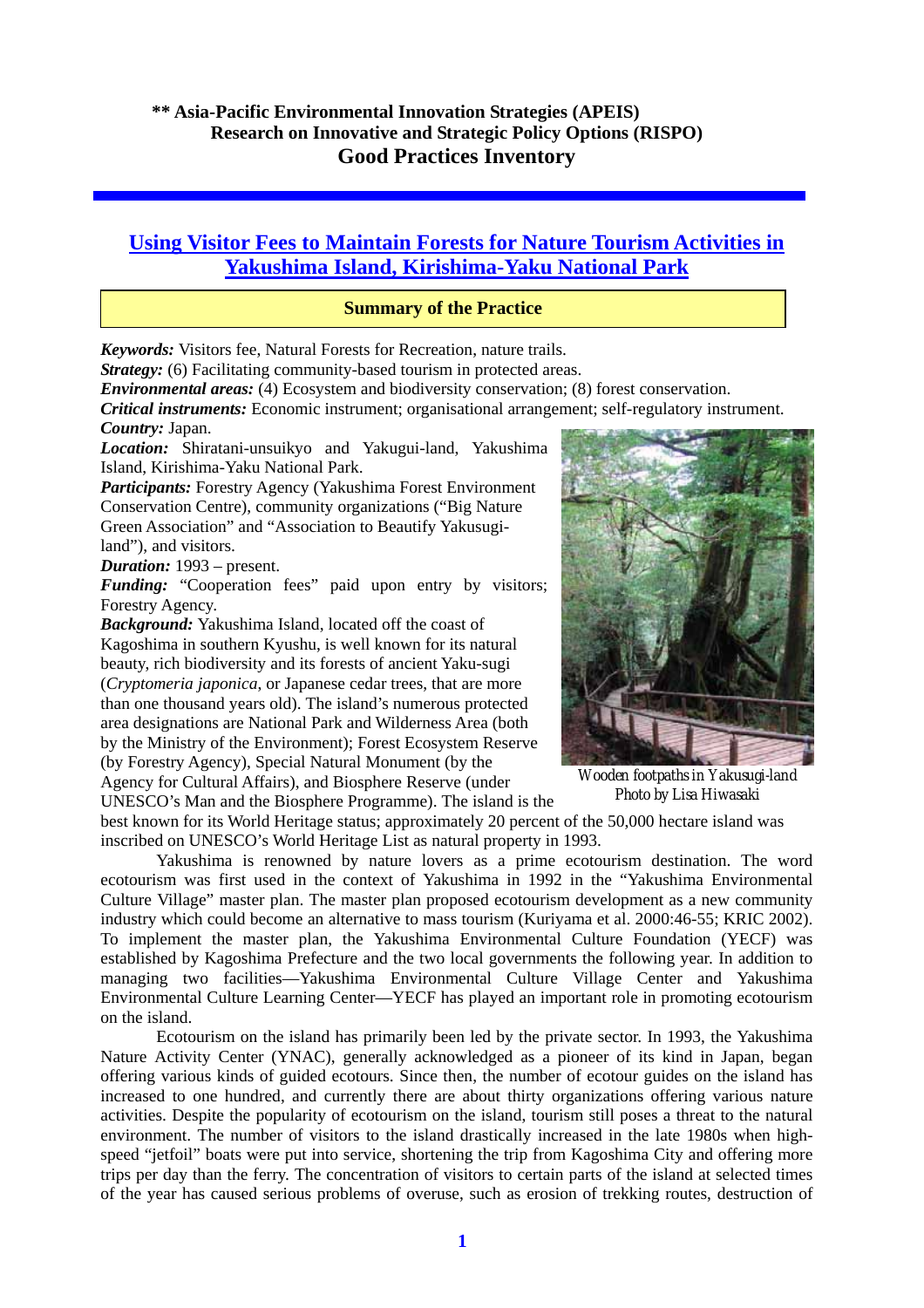plants due to trampling, waste disposal, and water pollution arising from inadequate toilet facilities (Sayama and Nishida 2000:750). The number of tourists peaked in the year 2001 at 286,000, more than twenty times the population of the island which stands at 14,000 (Hiyoshi 2002:100-101).

One of the primary natural attractions of Yakushima, the Yaku-sugi, had been the target of logging for centuries. Logging had been an important industry on the island, which is mostly covered by forest, 78 percent of which is owned by the Forestry Agency as a National Forest. Logging of Japanese cedars played an important role in the economy of the island beginning in the  $16<sup>th</sup>$  century and culminating in the 1960s and 1970s when approximately 70 percent of Yakusugi on the island are said to have been felled in a large-scale plantation forest scheme (Kuriyama et al. 2000:40-45; 50; Sayama and Nishida 2000:750). It was also around this time that a movement to conserve Yaku-sugi was born on the island. An environmental organization—composed of youth who had grown up in Yakushima called the "Society to Protect Yakushima" was organized in early 1970s, partly in reaction to the "discovery" in 1966 of "Jomon-sugi," a Yaku-sugi purported to be more than 7,000 years old (Shiba 2002). The culmination of this local-level nature conservation movement is said to have led to the formulation of the "Yakushima Environmental Culture Village" master plan in the early 1990s and the island's inscription on the World Heritage List in 1993, as described above.



*Photo by Lisa Hiwasaki*  Since 1993, a fee of *Information board in Shiratani-unsuikyo* 

 In recent years the policy of the Forestry Agency has shifted dramatically, reflecting a decline in the demand for timber from the Japanese trees as well as environmental concerns. From a mostly timber-production purpose for the National Forest, focus has shifted to conservation and recreational use. It is in this context that building nature trails in the "Natural Forest for Recreation"—a thirty-plus year old program of putting aside National Forests for recreational use—began in Yakushima, in 1992. The two such forests, Shiratani-unsuikyo and Yakusugi-land, are currently the island's most popular tourist attractions; approximately eighty

 300 yen (US\$2.50) has been collected at the entrance of each site as "Forest Environment Maintenance Promotion Cooperation Fees" by members of local organizations commissioned by the Forestry Agency. The money collected is directed towards local organizations for maintenance of the forest.

Although this system of collecting Forest Maintenance Cooperation Fees is prevalent in some of the 1,283 Recreational Forests around the country, the two sites in Yakushima are known as the only "successful" cases where the system is viable.

*Objectives:* "Natural Forests for Recreation," one of the six categories of "Recreational Forests" designated by the Forestry Agency in National Forest, are categorized as such because of their scenic beauty and suitability for recreational activities such as hiking and camping. The objective of "Forest Environment Maintenance Promotion Cooperation Fees" is to seek voluntary cooperation from users in order to maintain the forest and the natural environment.

*Description of the activity:* The components of Natural Forests for Recreation and Cooperation Fees in Shiratani-unsuikyo and Yakusugi-land are:

- Forest Maintenance Cooperation Fees: voluntary fees of 300 yen paid by each visitor to enter each site (residents of Yakushima do not have to pay). The cooperation fee is directed towards maintenance of the forest, nature trails, facilities and clean-up, as well as covering personnel expenses and other administrative costs for managing the sites.
- Local organizations: two local organizations, established in Yakushima by the two towns (Kami-yaku and Yaku), have been commissioned by the Forestry Agency to provide maintenance at these sites. The "Big Nature Green Association" is based in Kami-Yaku Town and the "Association to Beautify Yakusugi-land" is in Yaku Town. Funding for the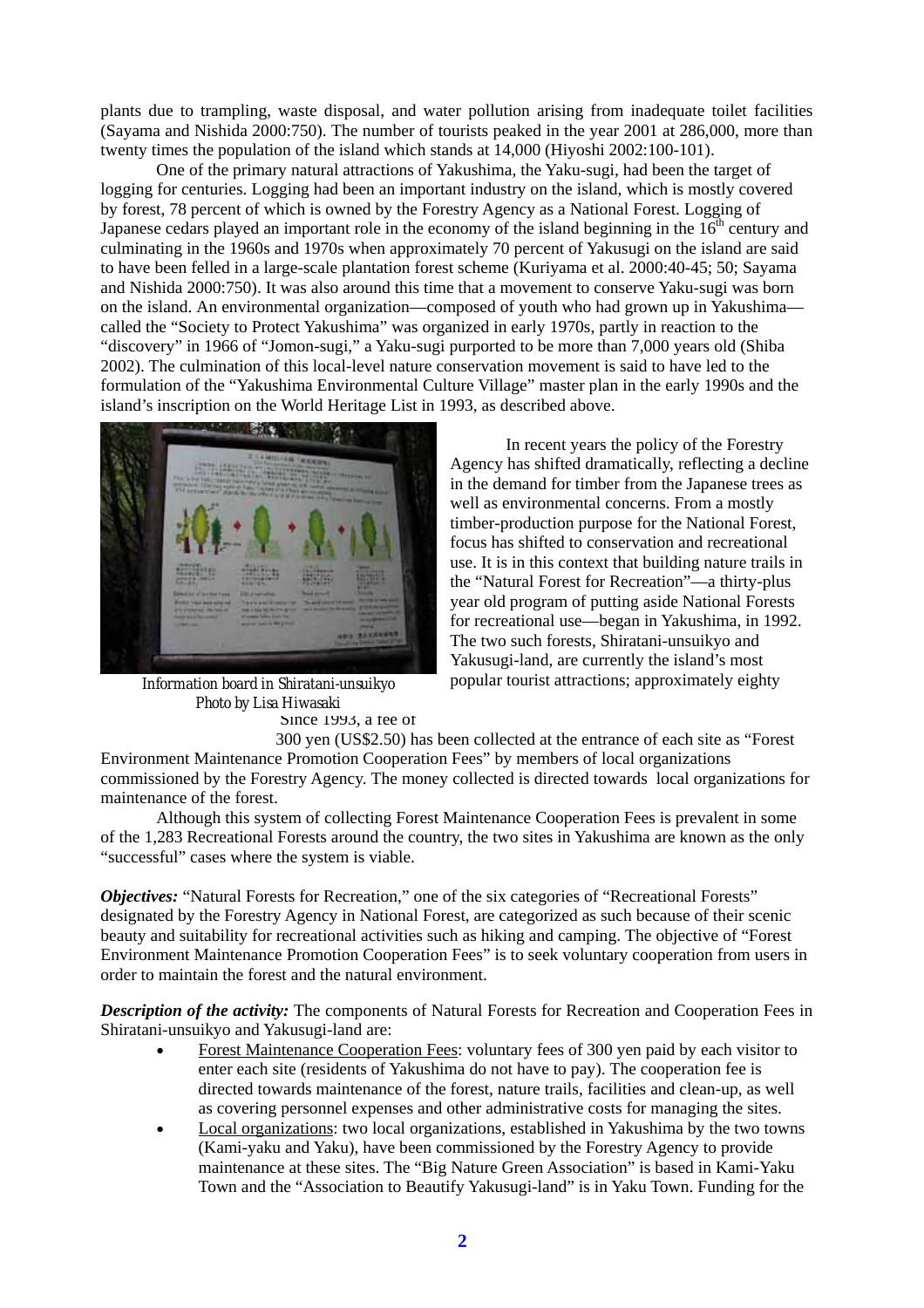associations to hire a minimum of two caretakers at each site—who collect the fees, hand-out brochures, and provide information to visitors—comes from the cooperation fee.

- Construction and maintenance of nature trails: Shiratani-unsuikyo has three nature trails (varying from approximately  $60 - 180$  minutes in length) in an area of 424 hectares. Yakusugi-land, which can accommodate large tour buses, has four nature trails  $(30 - 150)$ minutes) in an area of 270 hectares. The shorter trails in both areas are equipped with wooden or pebbled footpaths which enable all people, regardless of age, fitness level and equipment to enjoy nature.
- Shop and rest areas: rest area facilities are located at the entrance of Yakusugi-land on top of a shop which sells local crafts made of Yaku-sugi (note: the only use of Yaku-sugi permitted today is from unearthing buried timber and stumps). These facilities are environmentally friendly: a charge for the pay toilet facilities (voluntary 100 yen or U.S.\$0.80 per use) covers maintenance costs, and all the electricity used in the building is derived from solar energy.

#### **Critical Instruments**

#### **Overview**

This practice is noted as a "good" practice for two reasons: one, the successful implementation of a voluntary entrance fee which is directed towards environmental conservation; and two, an institutional structure and cooperative relationship between the Forestry Agency and local organizations which has facilitated economic development around the area. The first was made possible by using economic and self-regulatory instruments; the second, by organizational arrangement.

#### **Economic instrument**

Implementing a fee system for purposes of conservation upon those who enter a natural area has not been successful in other places around the country. This could be ascribed to a common mindset in Japan that nature should be free to be enjoyed by anyone at any time. As mentioned above, the two sites in Yakushima are the only sites in Japan where Forest Environment Maintenance Promotion Cooperation Fees have been implemented successfully, in the sense that it pays to place caretakers at the entrance. Here, almost all visitors pay because there are caretakers at the entrance; in other Recreational Forests, only donation boxes have been placed at the entrance. These two sites can afford to hire caretakers because the number of visitors is large enough and the money collected is sufficient. Until the recent amendment of the Natural Parks Law, it was not possible to charge fees upon entry to a protected area. Even now, this economic instrument (which began in 1993) is not legally binding, and must be used in combination with the self-regulatory instrument, as follows..

### **Self-regulatory instrument**

.

Paying "Cooperation Fees" at Natural Forests for Recreation is voluntary (although in the two sites at Yakushima, it is difficult not to pay, since caretakers are placed at the entrance). According to staff of the Forestry Agency, the feedback they have received from visitors is mostly positive. Most visitors see no problem in paying the money, especially when it is explained that all of the money is directed towards conservation of the areas. Although setting of the price is arbitrary, the amount is considered by most visitors as a good value for the money.

### **Organizational arrangement**

The arrangement in place at Yakushima, whereby a local organization was set up by each of the two local towns in order to work with the Forestry Agency, has given legitimacy and local ownership to the system, as well as contributing to economic development of the area. Distribution of the sites in two administrative towns creates fairness so that each town has its own tourism attraction and employment opportunities.

| <b>Impacts</b> |  |
|----------------|--|
|                |  |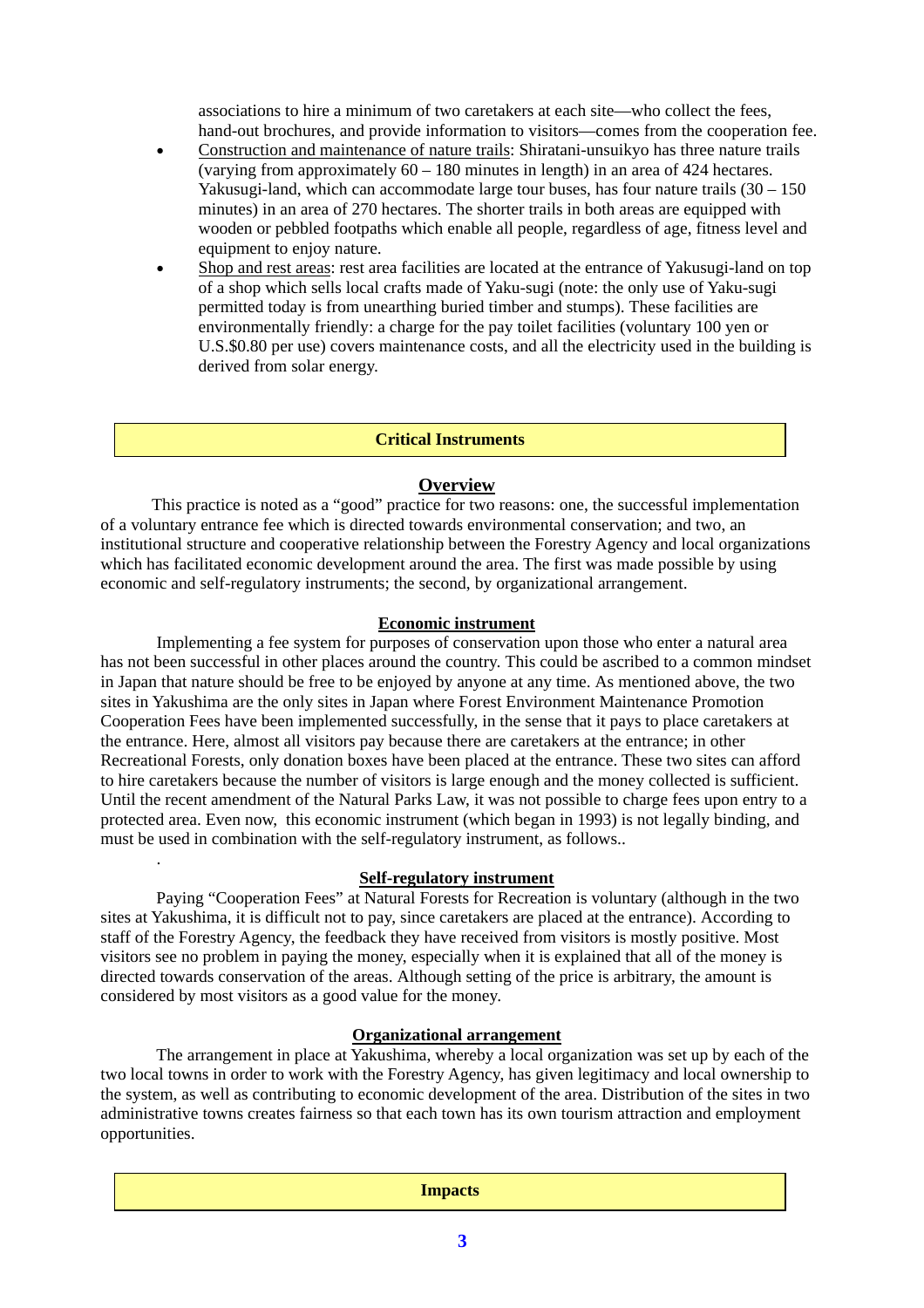As mentioned above, one of the reasons this practice is recognized as a "good" practice is that voluntary entrance fees have been directed towards environmental conservation. This is of particular importance because of possible applications to other emerging endeavours around the country, such as charging fees to enter Utilization Regulation Areas (in Natural Parks, made possible by the recent amendments to the Natural Parks Law) and the Environmental Cooperation Fee, currently being considered in Yakushima Island as a whole. Secondly, the cooperative relationship between the Forestry Agency and local organizations has facilitated economic development on the island. The institutional set-up has not only led to employment opportunities for local people, but has contributed to economic development through the sale of local handicrafts available in the shop outside Yakusugi-land.

The biggest impact, however, is an unintended one, the practice's contribution to nature tourism and environmental education as well as the resulting increased environmental awareness of visitors and locals alike. Almost all tours offered by the numerous ecotour operators on the island include trips to one or both of the sites. Its indirect contribution to development of ecotourism on the island—and its economic benefits to local ecotour guides—is immense when considering that by maintaining the trails and conserving the forests of Yakushima, the Forestry Agency has provided an ideal environment for environmental education and ecotourism.

Another unintended impact of this practice, albeit a negative one, is that it has led to the birth of



*Nature interpretation at Yakusugi-land Photo by Lisa Hiwasaki* 

other "cooperation fees". Such fees—for example, to see turtles laying eggs, or to see large banyan trees—are becoming unpopular with tourists because of their cost and the lack of transparency regarding what the money is being used for. As a result, Yakushima is considering introducing a system of "Environmental Cooperation Fee" whereby visitors will pay one lump sum to enjoy the diverse nature attractions on the island and to contribute in that way to the conservation of these resources. This system, about which discussions began in late 2003, will be a difficult one to implement. With the proper institutional back-up, however, such a system could become an example for other parts of the country.

#### **Lessons Learned**

 There are several lessons that can be learned from this experience. The most important lesson is the need for transparency regarding what a "cooperation fee" is being used for. As mentioned above, other sites have begun to demand "cooperation fees," but their systems have become the target of many negative complaints by tourists. When implementing similar systems, such as the "Environmental Cooperation Fee" mentioned above, transparency would be necessary. Transparency and information dissemination would also increase the understanding and awareness of visitors, while a strong institutional back-up (laws or policy) to such a system would give it legitimacy. At the same time, it is also important to differentiate environmental cooperation fees from other entrance fees (such as to theme parks) so that visitors are aware that their money is directed towards conservation, not profit.

#### **Potential for Application**

As mentioned above, this practice has been applied to other natural attractions around the island, but with little success. Transparency and legitimacy are important, but might have been lacking in these other cases. The fact that a similar system has been in place in other Natural Forests for Recreation but